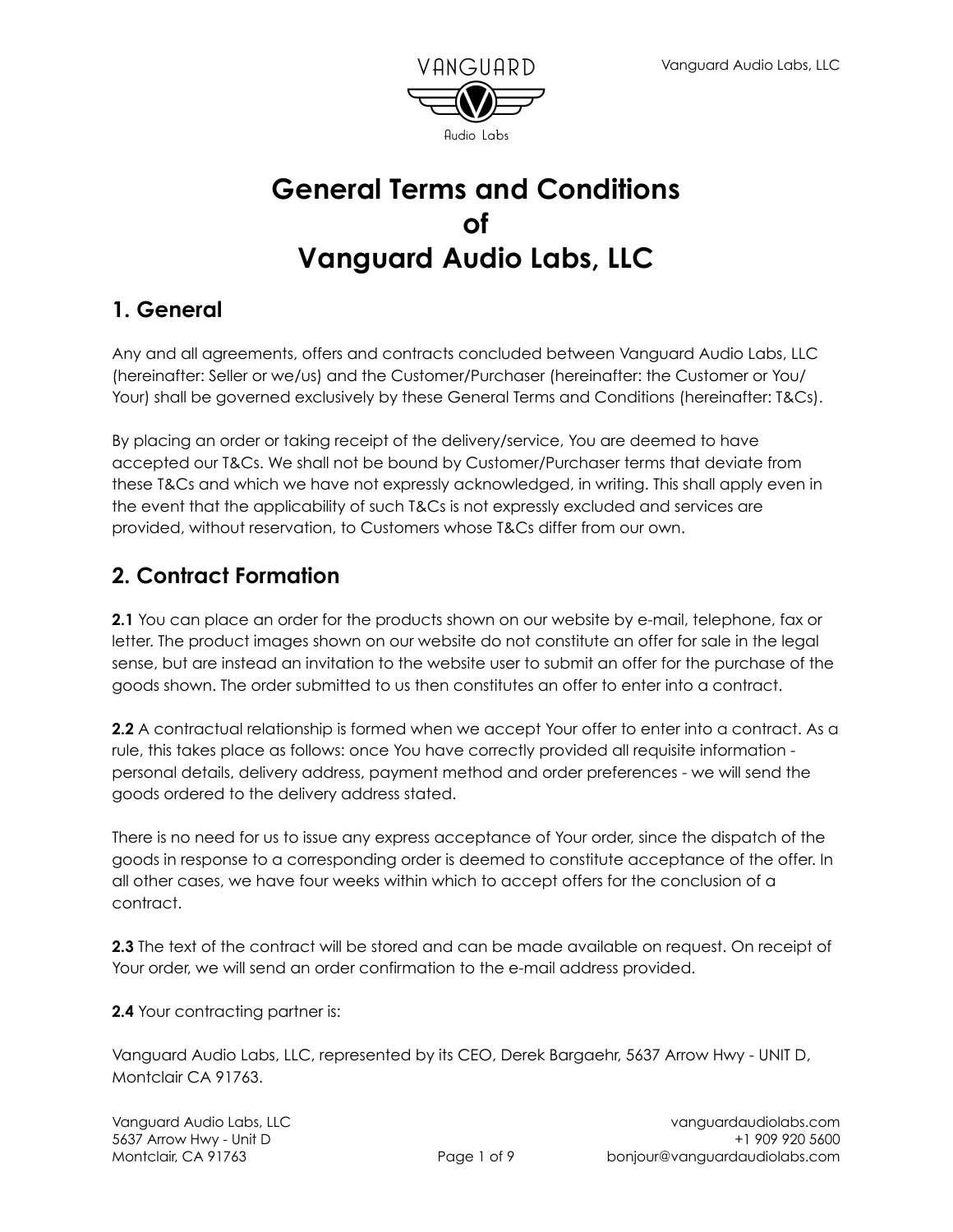

## **3. Delivery and Passage of Risk**

**3.1** Your order will be delivered using what we, at our reasonable discretion, deem to be the most cost-effective means of transportation.

**3.2** Delivery/shipping charges are to be borne by the Seller. Seller shall be responsible for and shall pay for reasonable delivery expenses with respect to the delivery to, and Return from, the goods from you. In the event of return, You will be required to return the goods to a courier dropoff location. If pickup of the goods by a courier is required, the Seller will charge the your form of payment for the cost of pickup of the goods by a courier at Your location. If you do not keep the original packaging material provided by us, you must purchase adequate packaging material to protect the goods during transit back to us, in accordance with the courier's requirements.

**3.3** Any agreed delivery date is deemed to have been met if, on expiry of that date, the item concerned has left the warehouse or has been declared ready for dispatch. In the event of any unforeseeable impediment to production or delivery beyond the supplier's reasonable control, the delivery time shall be extended by a reasonable amount. You will be notified of this immediately. In the event of any delay to delivery or, as the case may be, on expiry of a reasonable period of time, you are authorized - to the exclusion of all forms of compensation - to cancel the contract. This exclusion of compensation does not apply if the delay is attributable to willful intent or grossly negligent acts on the part of the supplier. If delivery is delayed on account of circumstances within your control, the risk of the accidental loss of the goods is transferred to you from the date the goods are notified as ready for dispatch.

### **4. Prices and Payment Terms**

**4.1** Our prices are ex-works prices and may include any applicable state, county, city, or federal sales taxes, use taxes, value-added taxes, or other relevant taxes, fees, or costs incurred beyond the agreed-upon price of the goods and delivery. Orders for which fixed prices are not expressly agreed shall be charged at the list prices applicable on the date of delivery.

**4.2** Unless otherwise agreed, all invoices for deliveries are payable within 14 days of shipment of the goods to you. Repairs are also payable immediately, without deductions, by you, in the event that repairs to the goods are required as a result of negligence by you during handling, inspection, or use of the goods.

**4.3** Upon the date at which 14 days have passed since the date of shipment, we shall attempt to contact you via the information you provided to us in order to determine whether you will either keep the goods, or return the goods. We shall make all reasonable attempts to contact you via the teleophone number and email address you provided. If 5 days pass in which we are unable to contact you via the information you provided, then the form of payment which you provided to us shall be charged in full for the agreed-upon amount as stated in 4.1. Vanguard Audio Labs, LLC 5637 Arrow Hwy - Unit D Montclair, CA 91763 Page 2 of 9 vanguardaudiolabs.com +1 909 920 5600 bonjour@vanguardaudiolabs.com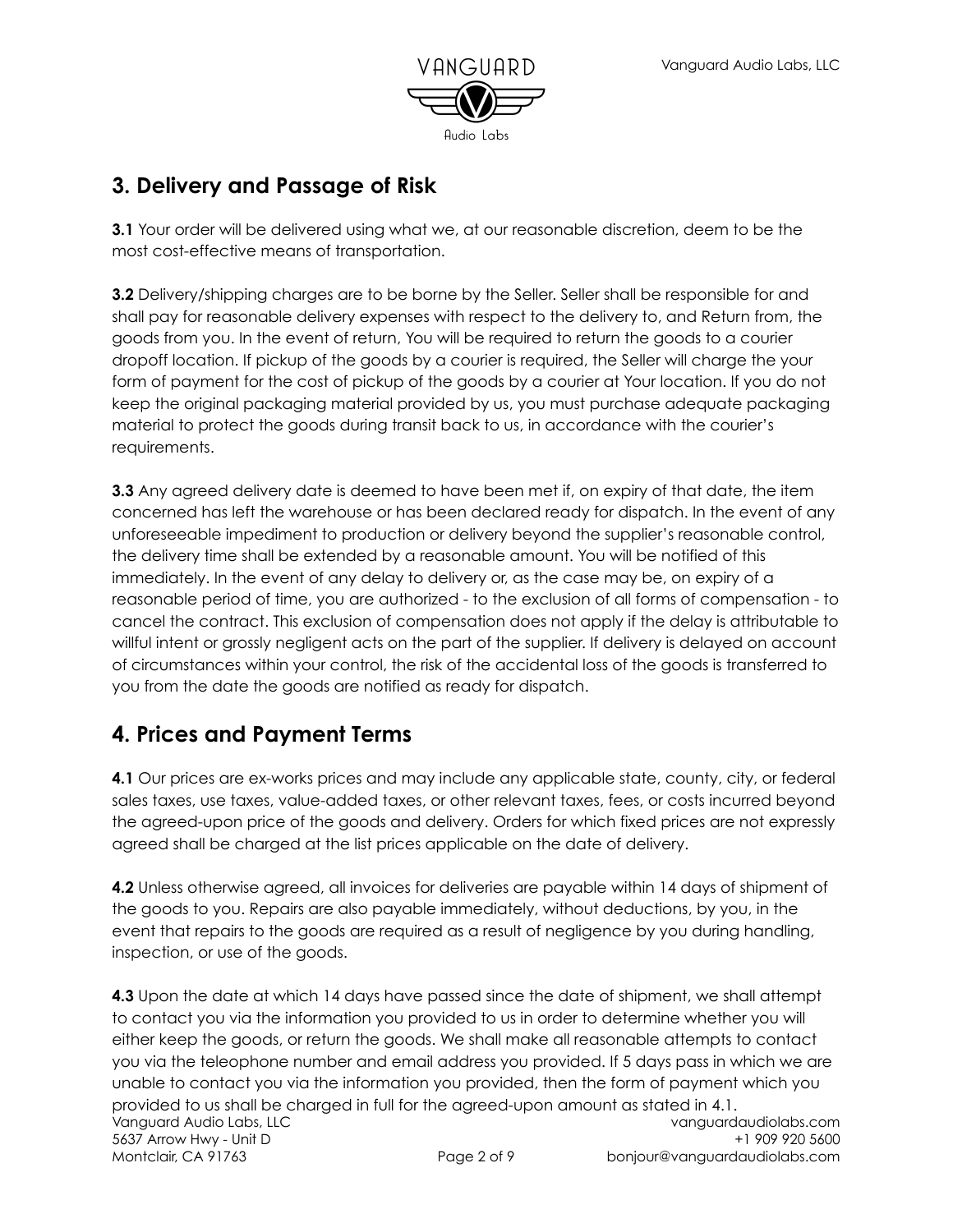

## **5. Retention of Title**

**5.1** Vanguard Audio Labs, LLC, retains all right, title and ownership of the goods, until such time as the purchase price has been paid in full. This also applies if our claims are included in an open invoice and the balance has been acknowledged. The breach of material contractual duties, including, but not limited to default of payment, shall entitle us to take back the goods, or charge the Purchaser's form of payment, after issuing a warning to this effect. If we take back the goods, you are required to surrender the goods. The taking back and/or seizure of goods can be construed to constitute cancellation of the contract only if we expressly confirm, in writing, that this is the case. We may, at any time and at our sole discretion, contact you to inspect the Equipment if requested. You may not sell, transfer, assign, pledge or in any way encumber or convey the goods, or any portion or component thereof, unless goods are purchased by you in full. You understand and agree that certain information relating to the goods is confidential and will not disclose any information regarding the goods to any third party without Vanguard Audio Labs, LLC's prior written consent.

**5.2** Until the purchase price has been paid in full, the Purchaser is required to treat the purchased item with due care. They are required in particular to insure it at reinstatement value against the risk of fire, water damage, theft and vandalism at their own cost. If maintenance and inspection work becomes necessary, this must be carried out in due time and at their own cost, and only by Vanguard Audio Labs, LLC personnel, or contractors expressly permitted in writing by us to service the goods.

**5.3** The Purchaser must notify us immediately in the event of the seizure of goods or other actions by third parties, to enable us to take legal action. If the third party is not able to reimburse to us the court fees and extrajudicial costs of legal action, the Purchaser shall be liable for any loss incurred by us, including, but not limited to, all costs incurred by legal action.

**5.4** In the event of the seizure of goods or other actions by third parties, the Purchaser must notify us immediately, in writing and including both a report on assets seized and an affidavit, stating which item has been seized. If the Purchaser resells the goods in the course of their ordinary business, they shall be required to assign all claims, including all ancillary claims and security rights, to us. The Purchaser is still entitled to collect the claim following such assignment. Irrespective of this, we are authorized to collect the claim ourselves, but undertake not to do so, provided the Purchaser duly fulfills all payment obligations

**5.5** The Purchaser is required to provide notice of the assigned claims and the identity of the liable party in each case and to provide all information and documentation required for the collection of that claim.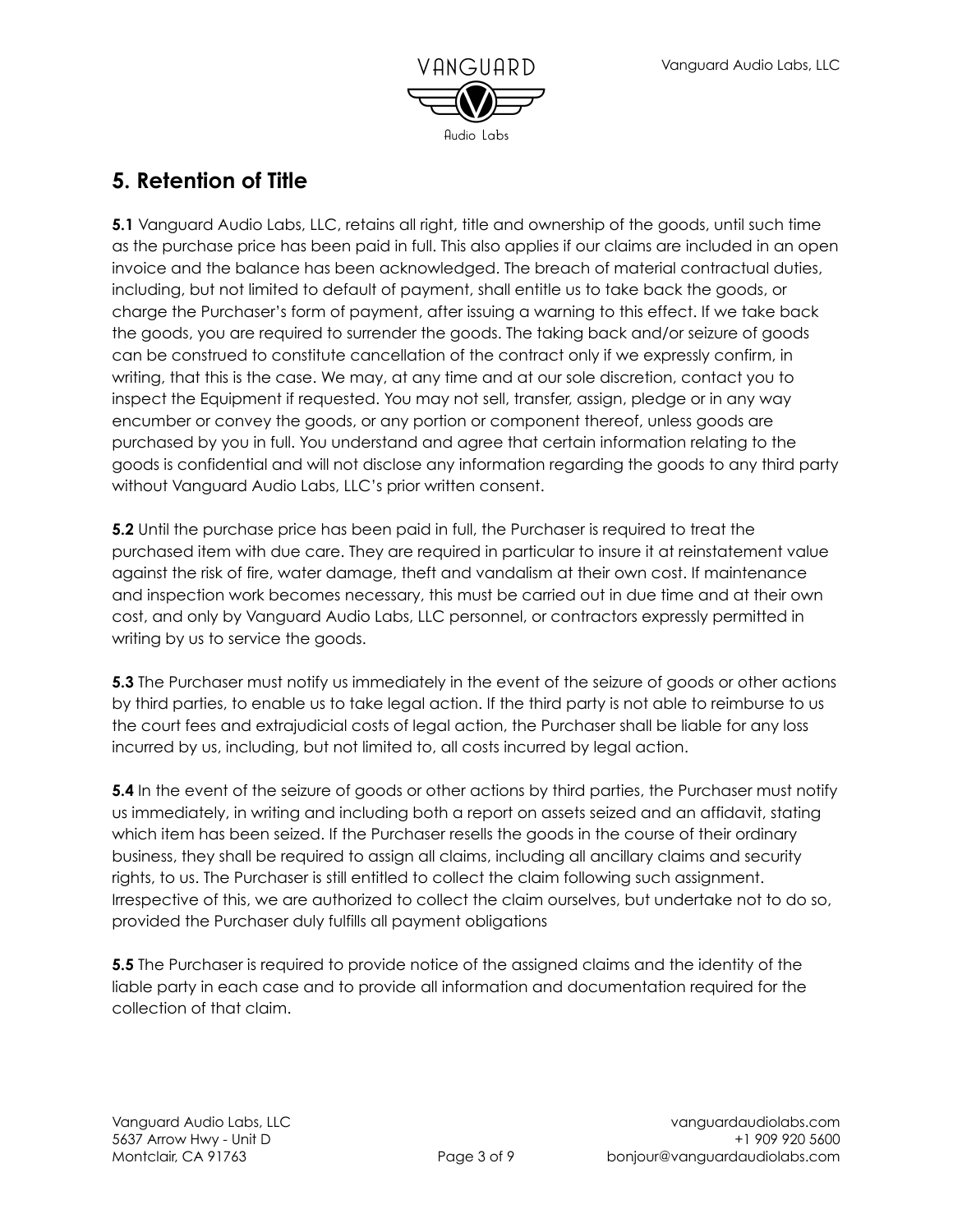

## **6. Use or Usage**

**6.1** You shall use the goods only for the purposes of product evaluation, demonstrations and publication usages, agreed upon and constant of Vanguard.

**6.2** You shall not inspect or analyze any interior parts of the goods beyond reason, such as a vacuum tube change or other internal change expressed & permitted in our documentation. You shall at no time allow any other third party to inspect, borrow, or analyze any internal operating components of the Equipment, such as circuitry, electronic components, transducers, or vacuum tubes. Any discovery by us of this allowance related to 3.3 will result in legal action by Vanguard against you.

**6.3** By agreeing to the T&Cs, you hereby disclose that you are not an owner, investor, employee, subcontractor, relation, or any other relationship to a competing pro audio manufacturer (hereby referred to as "Dirty Cloner"). If any discovery is made by us that you are a Dirty Cloner, we may take legal action against you, including, but not limited to, punitive damages.

## **7. Warranty Period / Exclusions**

**7.1** Warranty claims and any claims to compensation shall become time barred five (5) years from receipt of the goods by the Purchaser or provision of the service. During this period, all defects/errors shall be rectified at our place of business free of charge - excluding expenses related to delivery.

**7.2** Warranty coverage is excluded if the defect is attributable to hardware changes carried out by the Purchaser or any third party, and in the event of errors for which the Purchaser or any third party is responsible. If it transpires following the acceptance of a warranty claim that there was not, in fact, any defect, we are entitled to charge the Purchaser a reasonable lump-sum fee to cover expenses/processing for the unnecessary error analysis. In this case, it is up to the Purchaser to furnish evidence that the expenses incurred were lower than those charged.

### **8. Liability**

**8.1** By agreeing to the T&Cs, you hereby agree to defend, indemnify and hold Vanguard Audio Labs, LLC and all related parties harmless from any claims or suits against Vanguard Audio Labs, LLC arising from your use of the goods, including use by its employees, agents, or subcontractors. You will pay all costs; damages, losses and expenses (including reasonable attorneys' fees) incurred during this agreement. We will not be liable for any direct, indirect, special, incidental or consequential damages, whether based on contract, tort, or any other legal theory, arising out of these T&Cs, delivery of the goods, or your use of the goods.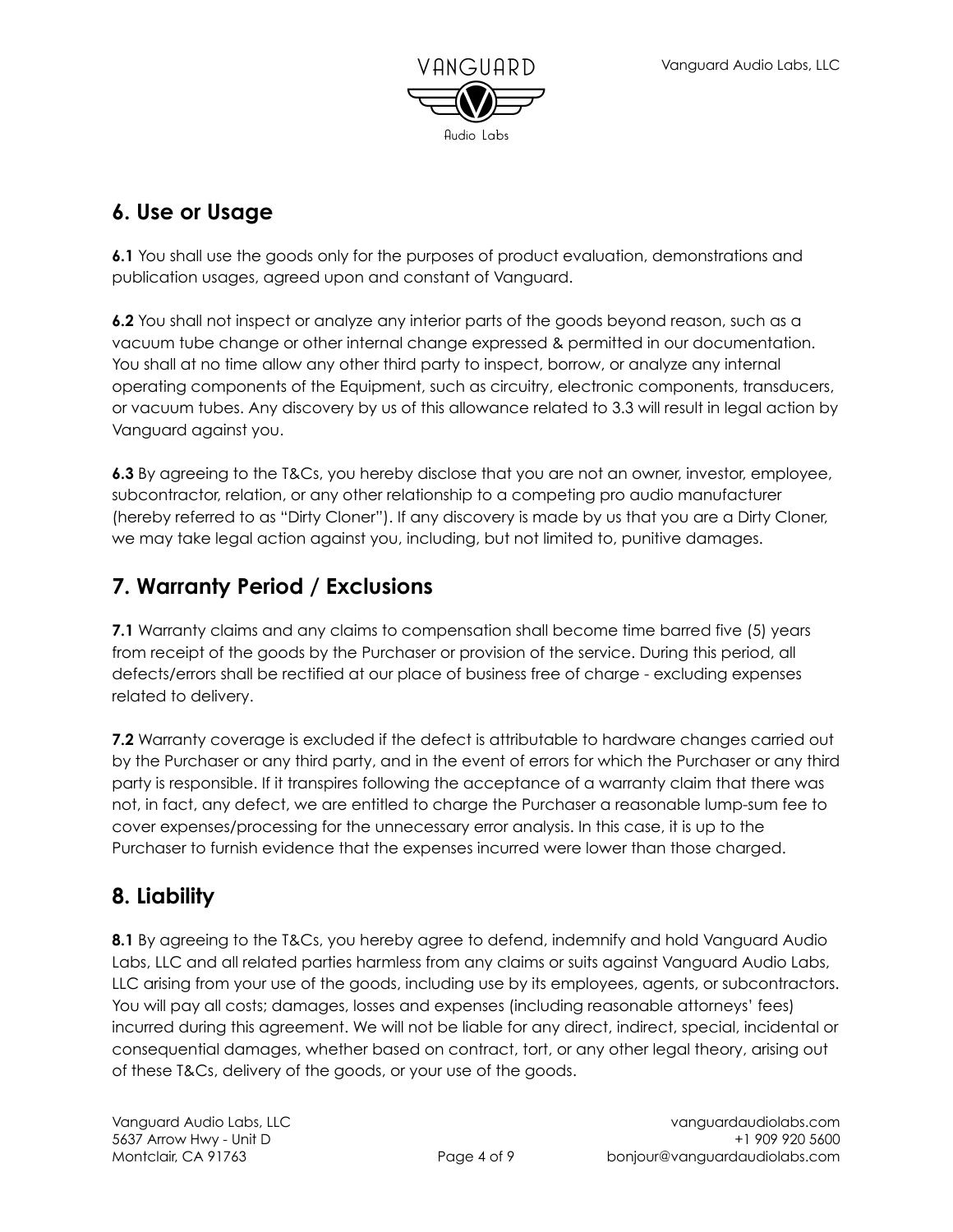

#### **9. Special conditions applicable to the trial order of demonstration goods**

**9.1** You can order demo goods on our website to test at your location. Select the option "free demo goods for 14-day trial" and the goods will be sent to the specified delivery address. We will pay the delivery costs.

**9.2** When you select this option, the goods provided for trial purposes remain our property and possession; only direct physical control is temporarily transferred.

**9.3** You can test and review the appliance ordered for trial purposes for a period of 14 days from shipment. The 14-day trial begins upon shipment of the goods. The date upon which the goods is provided to a transport company/forwarding agent for return is decisive when determining compliance with the 14-day return period. Vanguard will pay reasonable costs of the return.

**9.4** If the goods are not returned within the 14-day trial period, this shall be deemed to constitute approval of the demo goods provided for test purposes; we will then issue an invoice and conclude a binding purchase contract for the goods ordered on approval and not returned.

**9.5** In this instance, You can return the appliance provided for trial purposes after the 14-day trial period only in the context of Your 14-day cancellation right under Section 4 of these T&Cs.

**9.6** When inspecting the goods ordered on approval, You must handle the goods with due care and take all necessary and reasonable steps to protect it against loss and damage. You will be required to provide compensation for any deterioration in the goods only if such deterioration is attributable to Your handling of the goods, where such handling goes beyond an inspection of the characteristics and functioning of the item concerned. 'Inspection of the characteristics and functioning', means testing and trying out the goods in each case, as consumers are customarily able to do in-store. We may charge you for any deterioration of cosmetic or operating condition of any part or whole of the goods, including, but not limited to: packaging materials; documentation; cables or cords; power supplies; or storage boxes.

**9.7** During the 14-day trial period, you will maintain all goods in good operating order and cosmetic condition at your cost and expense unless otherwise agreed to in writing by us. All maintenance costs and expenses due to your negligence or maltreatment of the goods will be borne by you. You will be responsible for providing Vanguard personnel ready and safe access to the goods for such maintenance and support if required.

**9.8** Upon the event return of the goods to us by you, you will bear all risk of loss with respect to the goods from receipt until such goods are returned to our location by courier or in person. All goods returned to us must include the same components as received by you. Charges may be imposed by us if you fail to return the part of the goods. Any courier damage caused by inadequate packaging or protection of the Equipment by you will be held as the your responsibility, and we will charge your payment method for the damage.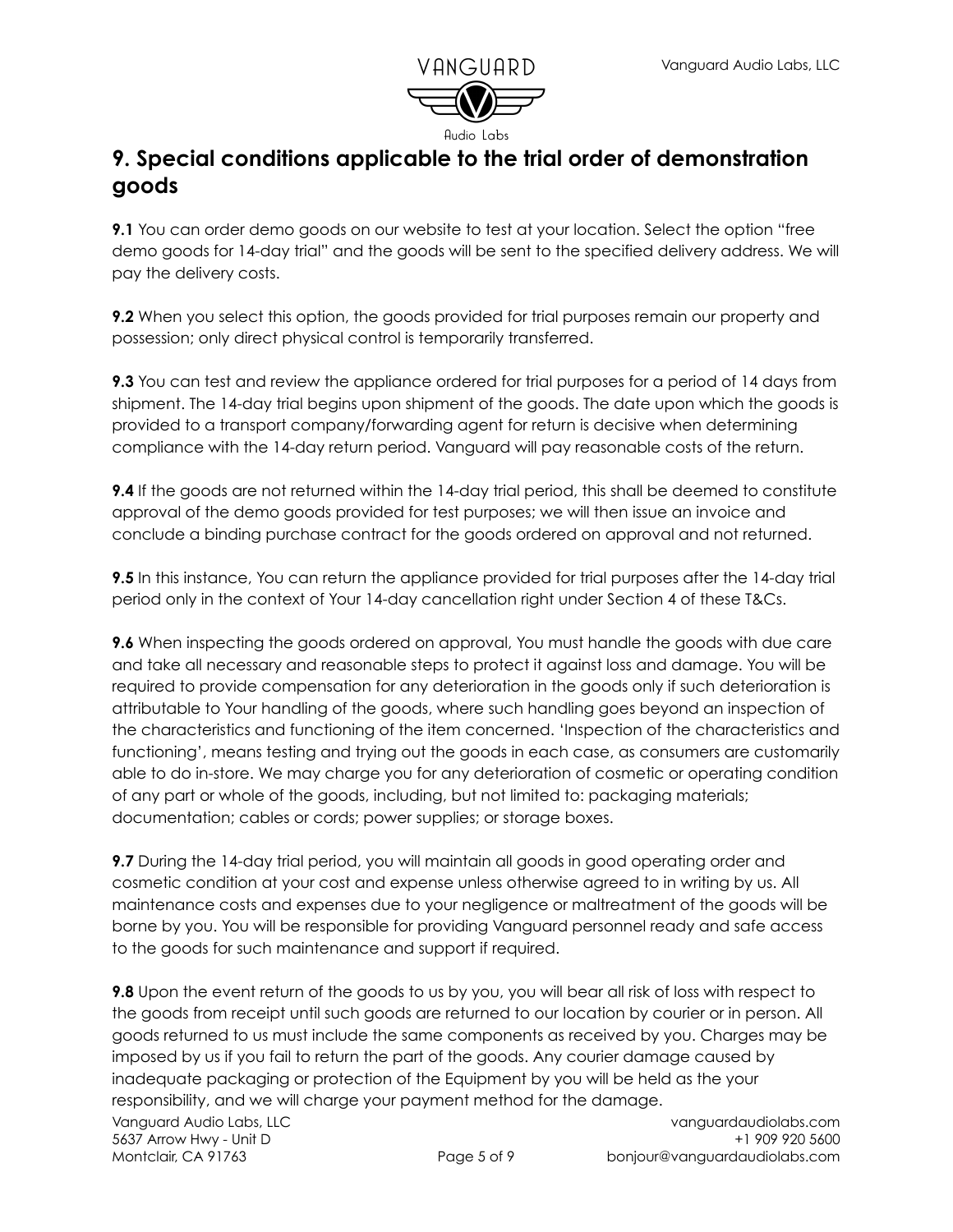

#### **10. Final Provisions**

**10.1** Neither these T&Cs nor any right, privilege, license or obligations set forth herein may be assigned, transferred or shared by you without our prior written consent, and any such attempted assignment or transfer is void. Any merger, consolidation, reorganization, transfer of substantially all your assets or other change in control or ownership of your company (if applicable) will be considered an assignment for the purposes of thse T&Cs.

**10.2** These T&Cs and the attached Exhibits, if any, comprise the entire understanding between the parties with respect to its subject matter and supersede any previous communications, representations, or agreements, whether oral or written. No modification of these T&Cs will be binding on either party unless in writing and signed by an authorized representative of each party. If there is a conflict between the terms of these T&Cs, or any other agreement between the parties, then the terms of thse T&Cs shall supersede and take priority over the conflicting terms of any other such agreements.

**10.3** These T&Cs shall be deemed to be executed and delivered in the State of California, and the rights and obligations of the partied shall be construed and enforced in accordance with the laws of the State of California. The parties agree that jurisdiction for the purpose of all issues of law, fact or equity arising out of and/or in any way related to these T&Cs, any related purchase order, or any additions, amendments, or supplements thereto, shall be in the state or federal courts located in the State of California, only and the venue for the purpose of such proceeding shall be in the County of San Bernardino, only.

**10.4** Each party agrees that these T&Cs may be executed in counterparts, and the executed counterparts shall collectively constitute one fully executed original. Facsimile and electronic signatures shall be equivalent to original signatures for all purposes.

**10.5** The failure of either party to enforce its rights under these T&Cs at any time for any period shall not be construed as a waiver of such rights.

**10.6** If any provision or part of any provision in these T&Cs is void for any reason, it shall be severed without affecting the validity of the balance of the T&Cs. If any part, term or provision of these T&Cs is held to be illegal or unenforceable neither the validity, enforceability of the remainder of these T&Cs shall not be affected.

**10.7** These T&Cs may be amended only by a written agreement executed by the parties hereto. No provision of these T&Cs may be waived except by a written document executed by the party entitled to the benefits of the provision. No waiver of a provision will be deemed to be or will constitute a waiver of any other provision of thse T&Cs. A waiver will be effective only in the specific instance and for the purpose for which it was given, and will not constitute a continuing waiver.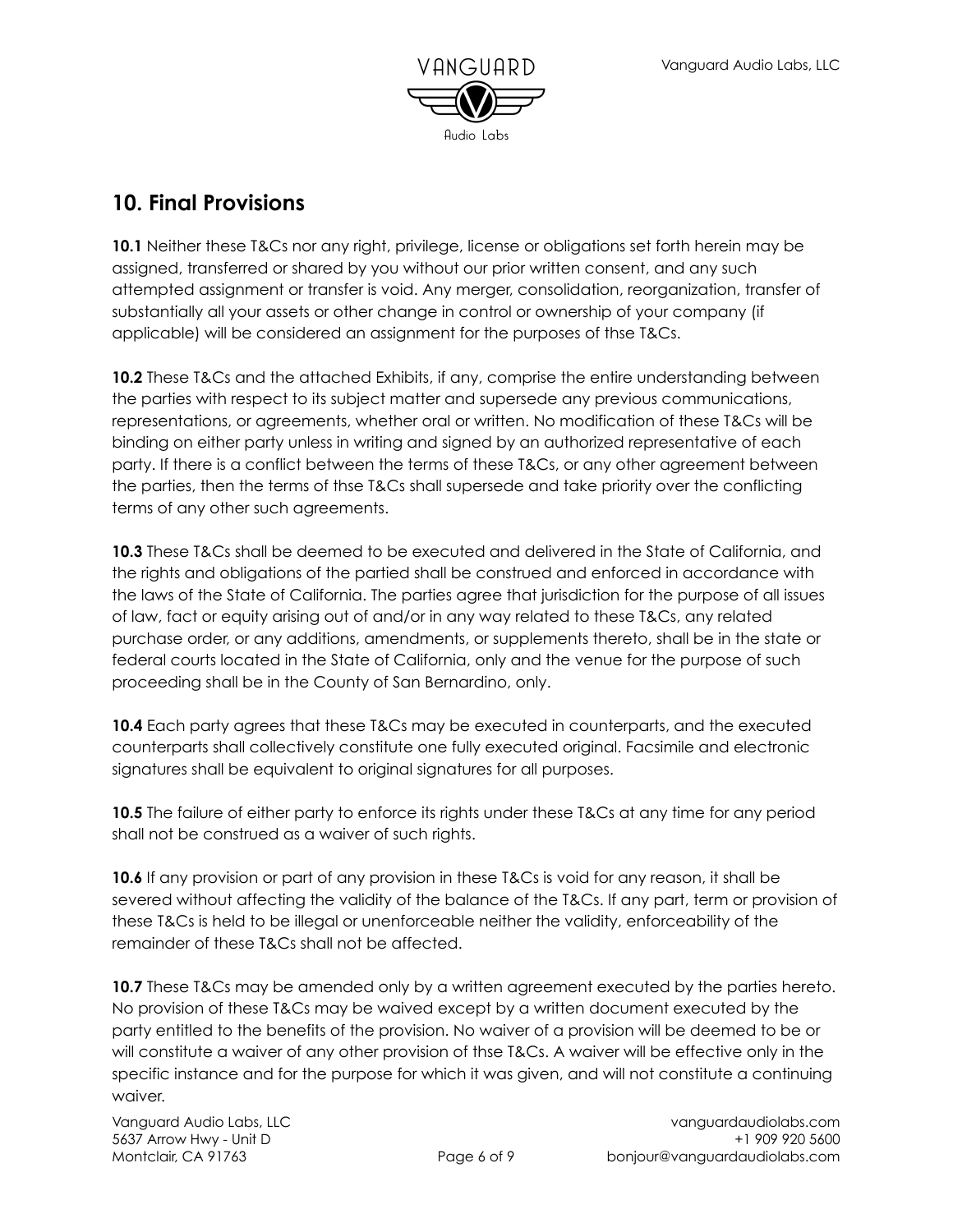

**10.8** The titles of the sections of these T&Cs are for convenience of reference only and are not to be considered in construing these T&Cs. Unless the context of these T&Cs clearly requires otherwise: (a) references to the plural include the singular, the singular the plural, and the part the whole, (b) references to one gender include all genders, (c) "or" has the inclusive meaning frequently identified with the phrase "and/or," (d) "including" has the inclusive meaning frequently identified with the phrase "including but not limited to" or "including without limitation," and (e) references to "hereunder," "herein" or "hereof" relate to these T&Cs as a whole. Any reference in these T&Cs to any statute, rule, regulation or agreement, including these T&Cs, shall be deemed to include such statute, rule, regulation or agreement as it may be modified, varied, amended or supplemented from time to time.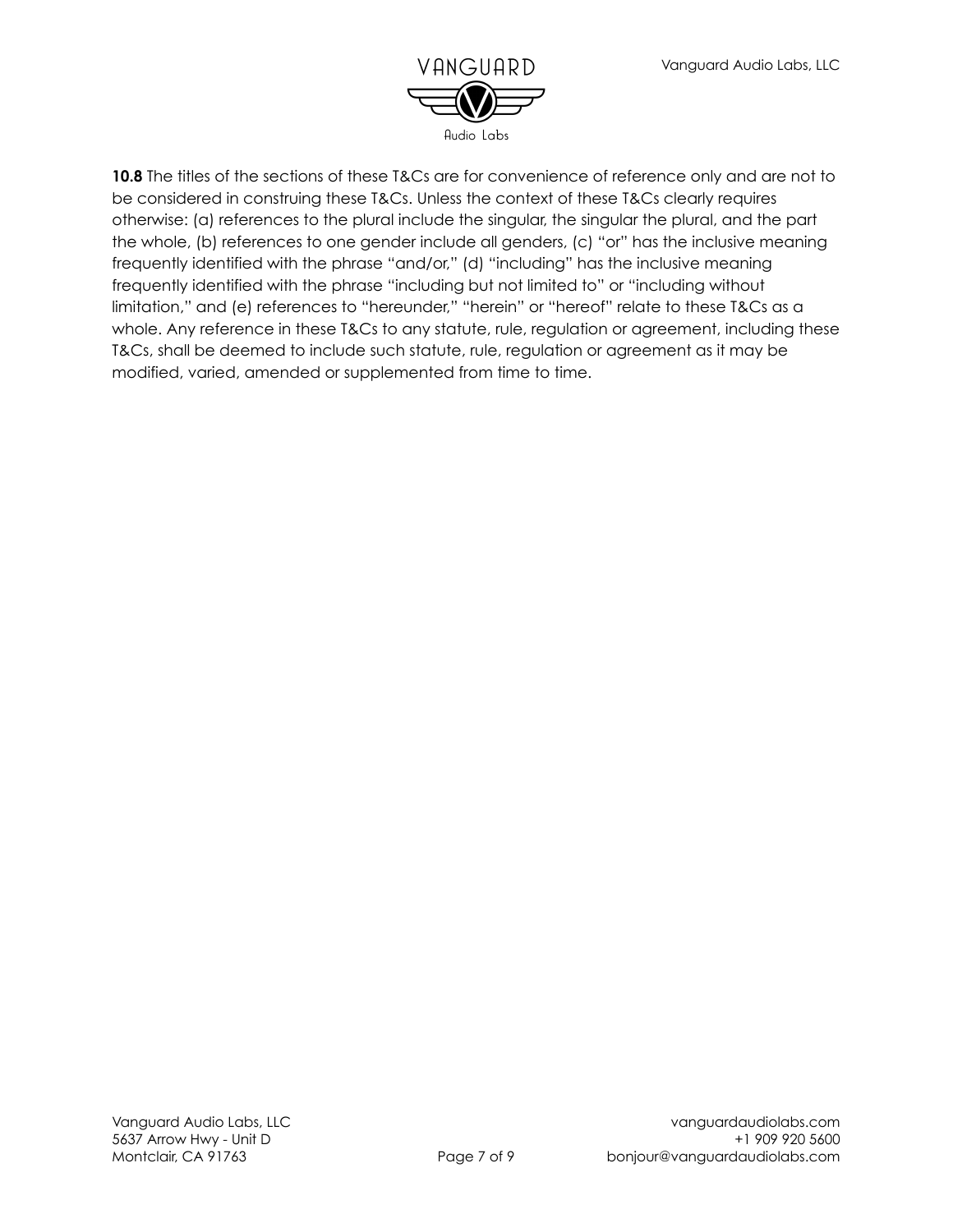

# **Consumer's Right of Revocation**

#### **Right of Revocation**

You have the right to revoke this contract within a seven-day cooling-off period. The cooling-off period is seven days from the day upon which You, or a third party appointed by You, who is not the forwarding agent, takes receipt of the goods.

To exercise Your revocation right, please send (by letter or e-mail) unequivocal notice of Your intention to revoke the agreement to:

Vanguard Audio Labs, LLC 5637 Arrow Hwy - Unit D Montclair, CA 91763

Telephone: 909 920 5600 Email: bonjour@vanguardaudiolabs.com

Revocation is deemed to have been timely provided we receive notice of Your intention to exercise Your revocation right before the cooling-off period expires.

#### **Consequences of Revocation**

If You revoke this agreement, we will reimburse all payments received from You, including delivery costs (excluding additional costs of delivery; e.g. by means other than the leastexpensive standard delivery offered by us, loss of packaging, etc.), without delay and no later than within seven days from the date on which notice of revocation is received.

Unless expressly agreed otherwise, reimbursements will be made using the same method of payment as the original transaction; You will not be charged for such reimbursement. We are entitled to refuse to reimburse payments until the goods have been returned to us, or until You supply evidence that the goods have been dispatched for return, depending on which is earlier.

You must return the goods to

Vanguard Audio Labs, LLC, 5637 Arrow Hwy - Unit D, Montclair CA 91763

by post or in person without delay and no later than within seven days from the date on which You notify us of Your revocation. The goods shall be deemed to have been returned within the deadline provided they are dispatched before the end of the seven-day cooling-off period. You must pay the direct costs of returning the goods.